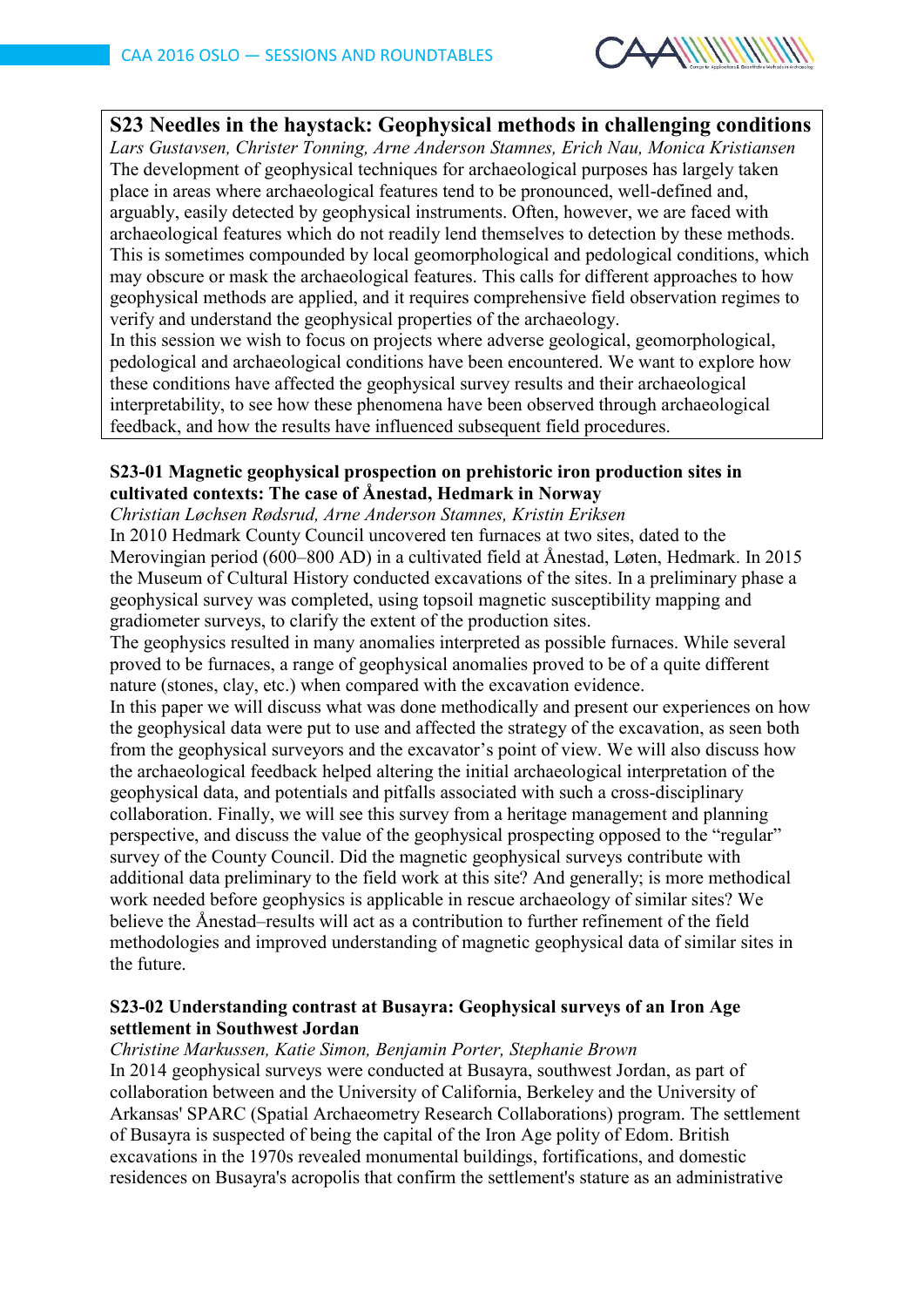

center. With the objective to further investigate Busayra's sub-surface features, Ground Penetrating Radar (GPR) and Magnetic Gradiometry were employed to survey the site's unexcavated areas and yielded interesting results about the settlement's layout and primary construction materials. While few Gradiometery surveys in southwest Jordan have yielded notable results or have even been attempted, the data from Busayra provides an understanding of the settlement's design and highlights the need for multi–method approaches in the region. Underlying limestone architecture contrasts strongly with surrounding soil in the magnetic data set, but the GPR varied in success in identifying the same architectural features. The differences between the results from the two methods can provide insight into the geologic and geomorphologic properties of the features and soils at the site. In addition to understanding soil contrasts at Busayra, questions regarding "empty spaces" where little to no contrast can be identified in the current geophysical data invites suggestions for what further methods could provide results at the site.

## **S23-03 Opportunities and limitations of archaeological geophysical prospection on the example Uppåkra in Sweden**

#### *Manuel Gabler*

The archaeological site Uppåkra is Sweden's largest and long lasted Iron Age settlement. In the years 2010 – 2013 the Ludwig Boltzmann Institute for Archaeological Prospection and Virtual Archaeology (LBI ArchPro) conducted large scale archaeological geophysical measurements with motorized magnetic systems and ground penetrating radar (GPR–MIRA from Malå). The Riksantikvarieämbetet and the University Lund conducted targeted excavations based on the prospection results. Although the underlying geology is the same, the results differ extremely within the investigated area. At the central part of the settlement the prospection data could be perfectly confirmed. Just a few hundred meters south from that place large magnetic anomalies could not be hit by excavations. At another place north of the central area a large amount of archaeological remains could not be located with magnetic at all.

Ghost features (anomalies in prospection data which could not be confirmed by excavation) or non-detectable features are known phenomena in archaeological prospection. Anyway the results from Uppåkra with different results within the same geological environment are a good example for the possibilities and limitations of archaeological prospection methods in Sweden. In many cases it is very complicated to distinguish between archaeological and geological structures and only additional information makes it possible to understand the data. As large areas have been investigated with magnetic GPR, a high amount of comparable data is available. It can be clear demonstrated that the interpretation and reliability with just one prospection method is limited and combined prospection methods should be applied wherever possible. The data which will be presented highlights the opportunities of large scale prospection as well the limitations which have to be taken in consideration when it comes to a planned investigation of archaeological landscapes.

### **S23-04 Looking through the rocks. Geophysical research on the agora of the ancient city: Nea Paphos―A case study**

*Martina Siefert, Ewdoksia Papuci-Władyka, Tomasz Kalicki, Sebastian Adlung, Michaelis Antonakis, Nikola Babucic, Joanna Krupa, Artur Buszek, Sławomir Chwałek, Dawid Święch, Tomasz Herbich, Łukasz Miszk*

Ancient Paphos was given enhanced protection status in November 2010 by UNESCO's Committee for the Protection of Cultural Property. Sustaining the outstanding universal value of the site, the (re)construction of the cityscape for example is one of the prominent issues in archaeological fieldwork. Hard terrain, tightly compacted layers of rubble mixed with the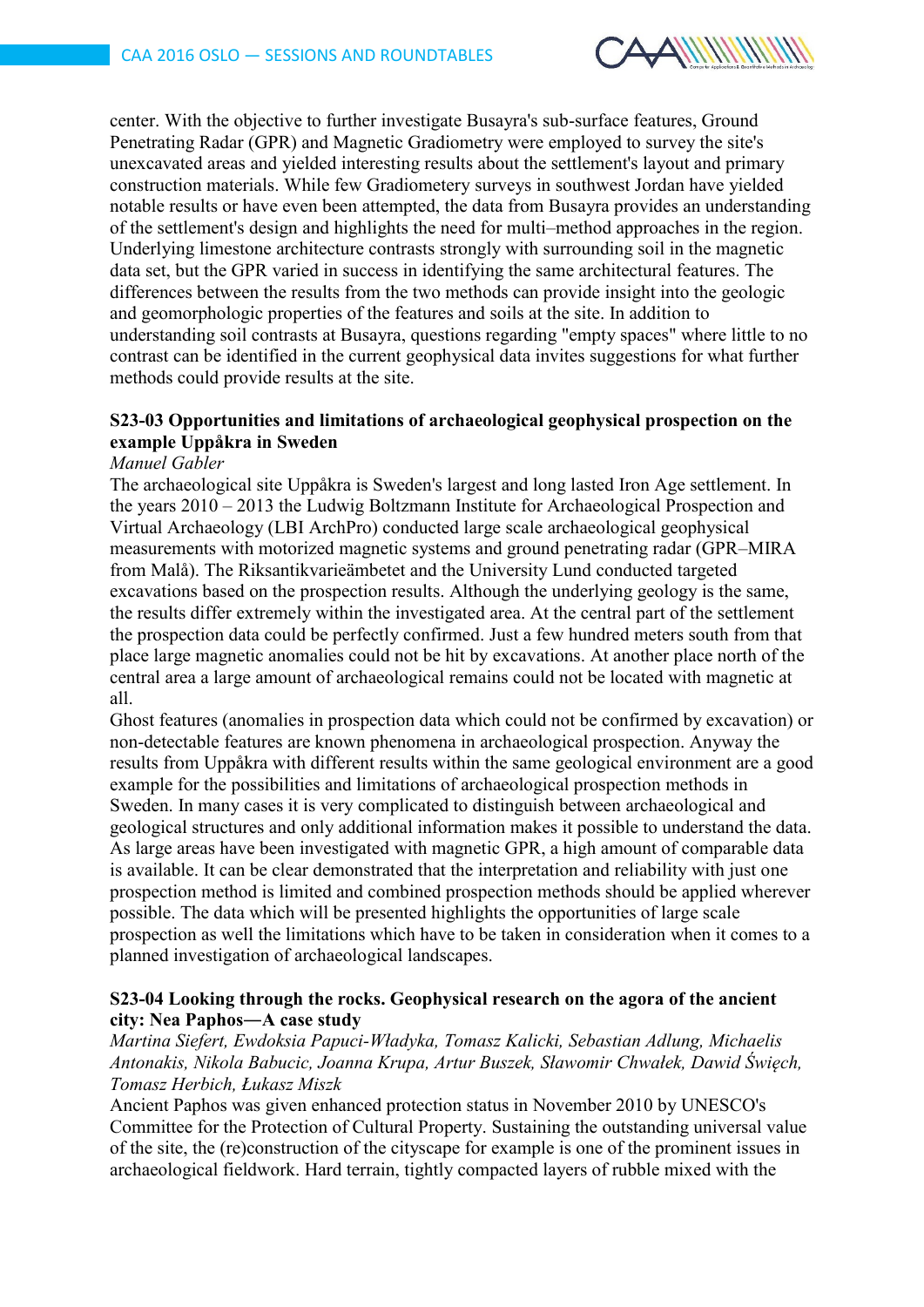

ground, stone debris, an unclarified modern context without a mapping of recent building activities and infrastructural supply are part of the complicated local setting. The paper under discussion will present a work-in-progress case study of a combined archaeological, geological and geophysical research at Nea Paphos in Cyprus. Special emphasis will be laid on the ongoing process of finding methods as well as practical solutions and outlining workflows in a surrounding of forced public and scientific interest. Due to permission, money and time, non-invasive geophysical methods get more and more important to calculate workloads and, at least, the financial budget for archaeological research. In 2011, the Jagiellonian University in Kraków, Poland, started the PAPHOS AGORA PROJECT aiming to work out the urban plan of the site mainly focusing e.g. on the localization and spatial organization of the ancient agora, both in Hellenistic and Roman times. For the present interdisciplinary work of an international team include the prospection of the terrain with geoelectricity, georadar and geomagnetic. One of the main problems is to separate stone structures–so artificial walls from the natural level of rocks on the bottom and the pebbles layers over the built structures in an area known for field cultivation and used for an English military road.

#### **S23-05 A geoarchaeological approach to selected issues in Norwegian archaeological geophysical prospection**

### *Petra Schneidhofer, Erich Nau, Christer Tonning, Immo Trinks*

Until recently, large-scale, high-resolution geophysical archaeological prospection had not been applied in Norway, mostly due to the challenging environmental conditions. New developments regarding motorized data acquisition, data processing and visualisation as well as the use of complementary prospection techniques have been able to provide promising solutions to some of these issues. Since 2010, research and development carried out by the Ludwig Boltzmann Institute for Archaeological Prospection and Virtual Archaeology (LBI ArchPro) and its Norwegian partners, Vestfold County Administration (Vestfold fylkeskommune) and the Norwegian Institute for Cultural Heritage Research (NIKU), have been focusing on selected Viking Age landscapes in Vestfold County (http://lbiarchpro.org/cs/vestfold/). The vast amount of geophysical archaeological prospection data collected during this period has highlighted a range of issues, including those caused by shallow magnetic bedrock and unsorted glacial and fine-grained marine sediments, which are inherent to the diverse and dynamic character of the Norwegian environment. These environmental characteristics considerably affect the interpretation of ground penetratingradar and magnetometry data sets, prompting a more detailed investigation. Targeted in-situ measurements of physical properties of soils and sediments (dielectric permittivity, electrical conductivity, magnetic susceptibility) were conducted in order to enhance the quality of geophysical archaeological prospection data interpretation, to establish a comparative knowledge base for future investigations, and not least to render the large- scale prospection approach more reliable. Methodology and results of several geoarchaeological evaluation studies from Norway are presented.

### **S23-06 Picking needles from a magnet: Obstacles and (hidden) opportunities of magnetic prospection in challenging environments**

#### *Tuna Kalayci, Apostolos Sarris*

Magnetic prospection can be considered as the main arsenal of archaeologists due to its sensitive response to anthropogenic variations. It is a rapid approach, becoming the fastest one compared to other techniques due to the multiple sensor arrays, enabling a landscape approach to archaeological problems. Nevertheless, the foundational physics behind this technique limits its use for particular conditions; e.g. magnetic clutter, magnetic contrast between background soil and material culture. Feasibility of the survey is also determined by